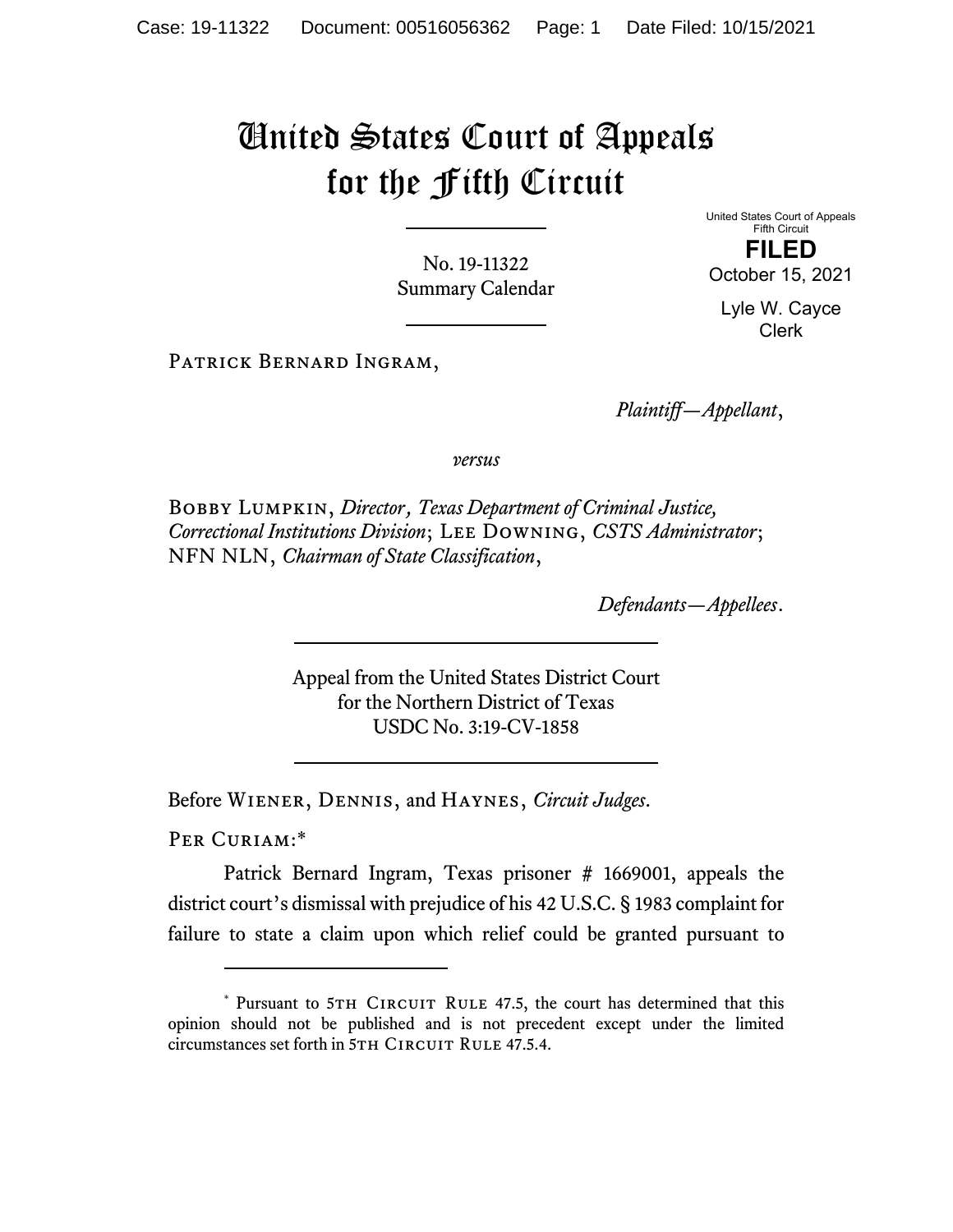## No. 19-11322

28 U.S.C. § 1915(e)(2)(B)(ii) and the district court's denial of his motion for reconsideration and to amend his complaint. His motion to proceed in forma pauperis (IFP) on appeal is denied as moot because the filing fee has been paid in full.

In his § 1983 complaint, Ingram argued that his due process and equal protection rights were violated because the presence of expunged arrest records in his parole file jeopardized his chances of receiving parole. We review de novo the dismissal of Ingram's § 1983 complaint for failure to state a claim and its denial of his motion for reconsideration and to amend for abuse of discretion. *See Trevino v. City of Fort Worth*, 944 F.3d 567, 570 (5th Cir. 2019); *Praylor v. Tex. Dep't of Crim. Just*., 430 F.3d 1208, 1209 (5th Cir. 2005); *United States v. Riascos*, 76 F.3d 93, 94 (5th Cir. 1996).

Ingram abandons, by failing to brief, any challenge to the district court's determination that he failed to state a claim of a violation of due process because he does not have a liberty interest in parole. *See Cinel v. Connick*, 15 F.3d 1338, 1345 (5th Cir. 1994). Moreover, we do not consider his claim that retention of the expunged records constitutes an unconstitutional taking of property as it was raised for the first time in his objections to the magistrate judge's report recommending the denial of his motion for reconsideration and was therefore waived. *See U.S. Bank Nat'l Ass'n v. Verizon Commc'ns, Inc.*, 761 F.3d 409, 426 (5th Cir. 2014). Ingram's argument that his due process rights were violated because consideration of the expunged records violated state law did not raise a cognizable claim under § 1983. *See Woodard v. Andrus*, 419 F.3d 348, 353 (5th Cir. 2005).

With respect to his conclusory equal protection claim, Ingram has not presented any facts, either to the district court or to this court, demonstrating that the defendants intentionally discriminated against him "because of membership in a protected class" or that he was "intentionally treated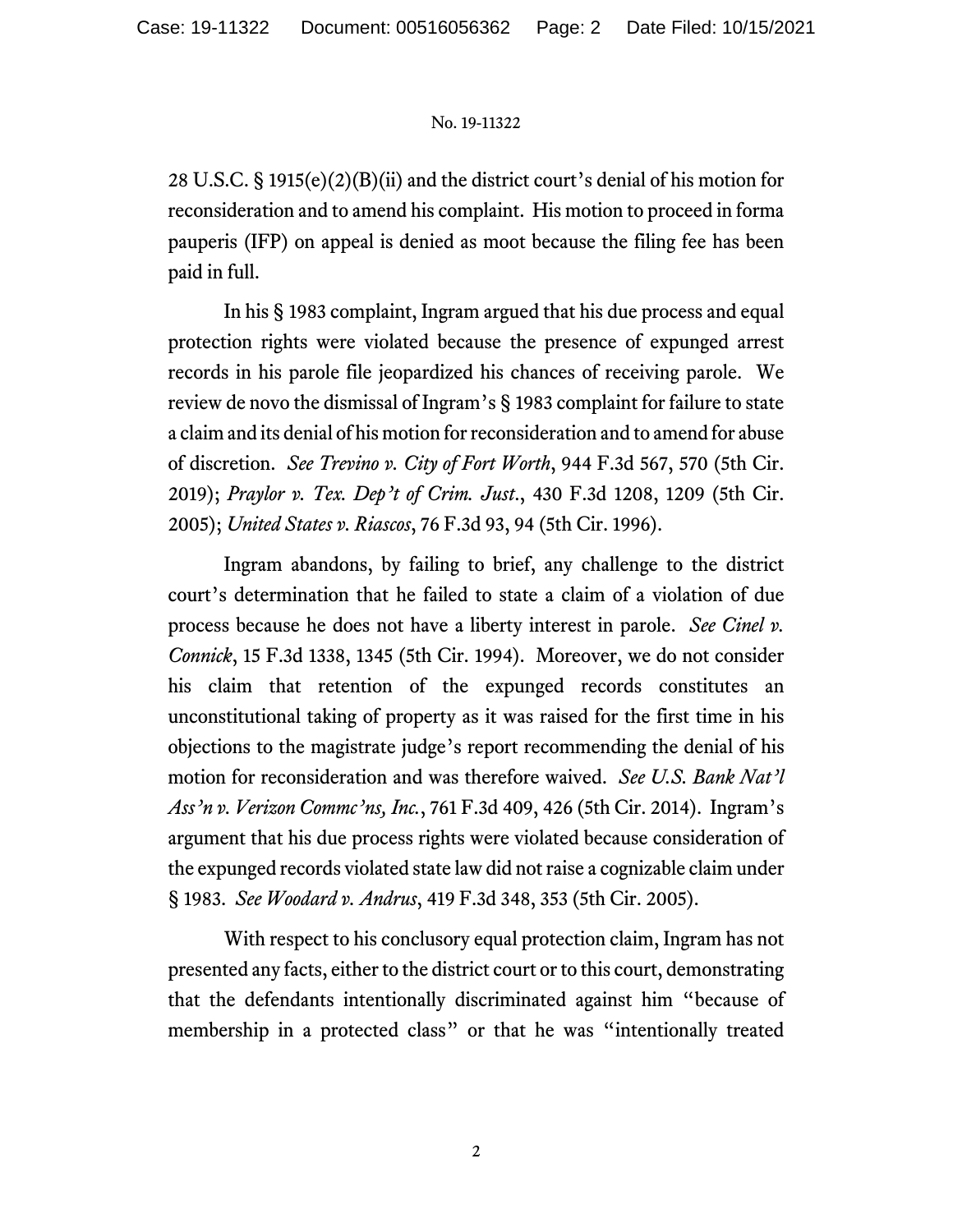## No. 19-11322

differently from others similarly situated and that there [wa]s no rational basis for the difference in treatment." *Gibson v. Tex. Dep't of Ins.—Div. of Workers' Comp.*, 700 F.3d 227, 238 (5th Cir. 2012) (internal quotation marks and citation omitted). Thus, he has shown no reversible error either with respect to the district court's dismissal of his original complaint or its denial of his motion for reconsideration. *See Trevino*, 944 F.3d at 570; *Praylor*, 430 F.3d at 1208.

To the extent that Ingram argues that his motion for reconsideration should have been reviewed de novo as timely filed objections to the magistrate judge's report recommending the dismissal of his complaint, we conclude that, even if there was such error, it was harmless as his objections were without merit. *See Stribling v. Texas*, No. 94-11153, 1995 WL 241786, at \*2 (5th Cir. Apr. 12, 1995); *Smith v. Collins*, 964 F.2d 483, 485 (5th Cir. 1992). Likewise, to the extent Ingram argues that the district court erred in deeming his objections to his motion for reconsideration as untimely, the error, if any, was harmless as those objections failed to remedy the defects in his due process and equal protection claims and because, as noted above, his new claim of an unconstitutional taking of property had been waived. *See Stribling*, 1995 WL 241786, at \*2; *U.S. Bank Nat'l Ass'n*, 761 F.3d at 426.

Ingram has also abandoned any challenge to the district court's finding that the rules of permissive joinder of parties under Federal Rule of Civil Procedure 20 and the Prison Litigation Reform Act applied in connection with his motion to amend "as a matter of course" pursuant to Federal Rule of Civil Procedure 15(a)(1). *See Cinel*, 15 F.3d at 1345. Further, although he raises facts on appeal that purport to show how his proposed Eighth Amendment claim was related to the claims raised in his original complaint, those facts were not before the district court when it ruled on his motion to amend and cannot be considered by this court. *See Theriot v. Par. of Jefferson*, 185 F.3d 477, 491 n.26 (5th Cir. 1999). Accordingly, he has not